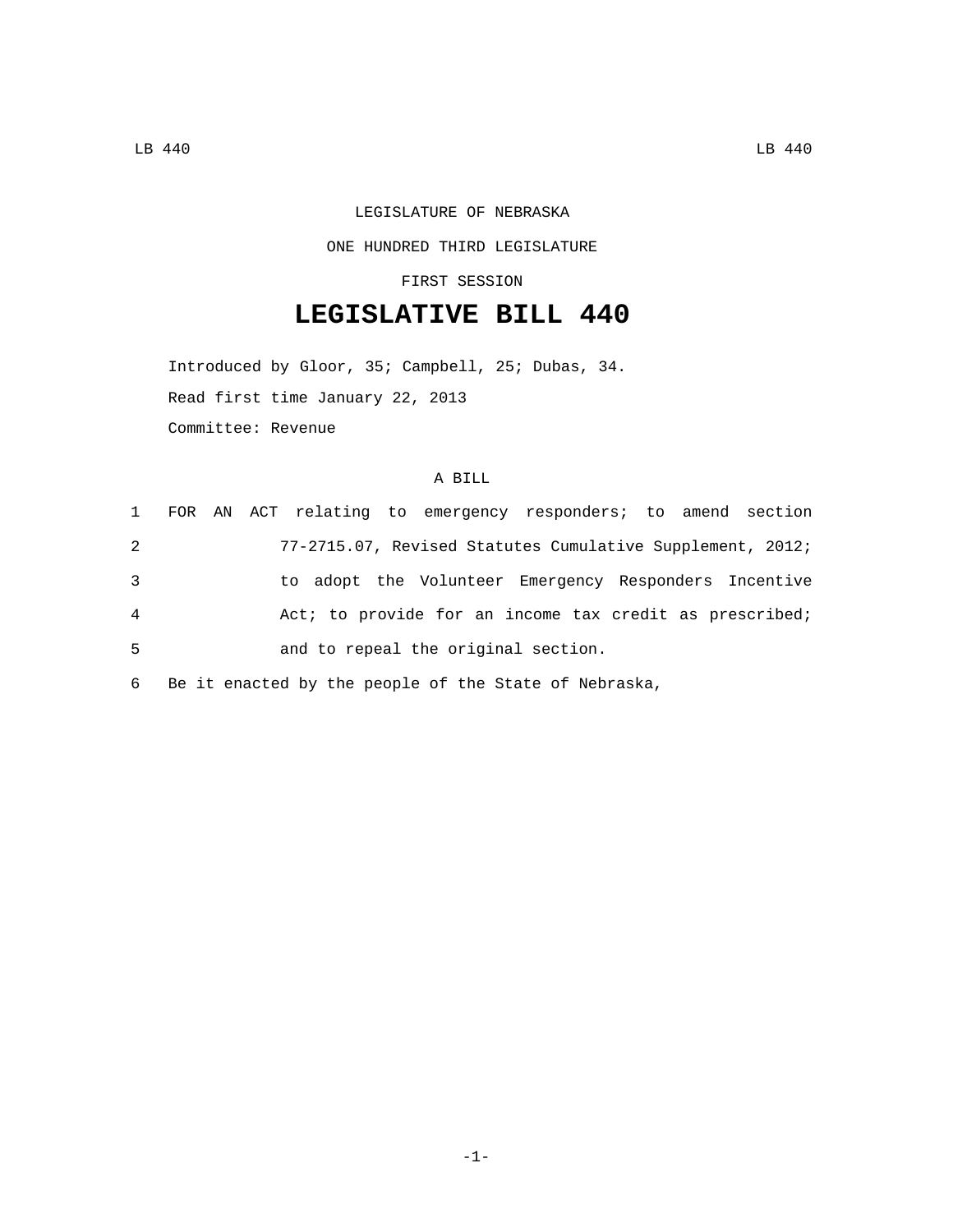| 1  | Section 1. Sections 1 to 5 of this act shall be known and            |
|----|----------------------------------------------------------------------|
| 2  | may be cited as the Volunteer Emergency Responders Incentive Act.    |
| 3  | Sec. 2.<br>For purposes of the Volunteer Emergency                   |
| 4  | Responders Incentive Act:                                            |
| 5  | (1) Active emergency responder means a person who has                |
| 6  | been approved by the duly constituted authority in control of a      |
| 7  | volunteer department as a volunteer member of the department, who is |
| 8  | performing services, as both a firefighter and on a rescue squad in  |
| 9  | the protection of life, health, or property from fire or other       |
| 10 | emergency, accident, illness, or calamity in connection with which   |
| 11 | the services of such volunteer department are required, and whose    |
| 12 | services and activities during a year of service meet the minimum    |
| 13 | requirements for qualification as an active member of his or her     |
| 14 | volunteer department as established by section 3 of this act;        |
| 15 | (2) Active rescue squad member means a person who has                |
| 16 | been approved by the duly constituted authority in control of a      |
| 17 | volunteer department as a volunteer member of the department, who is |
| 18 | performing service as part of a rescue squad in the protection of    |
| 19 | life or health from emergency, accident, illness, or calamity in     |
| 20 | connection with which the services of such volunteer department are  |
| 21 | required, and whose services and activities during a year of service |
| 22 | meet the minimum requirements for qualification as an active member  |
| 23 | of his or her volunteer department as established by section 3 of    |
| 24 | this act;                                                            |
| 25 | (3) Active volunteer firefighter means a person who has              |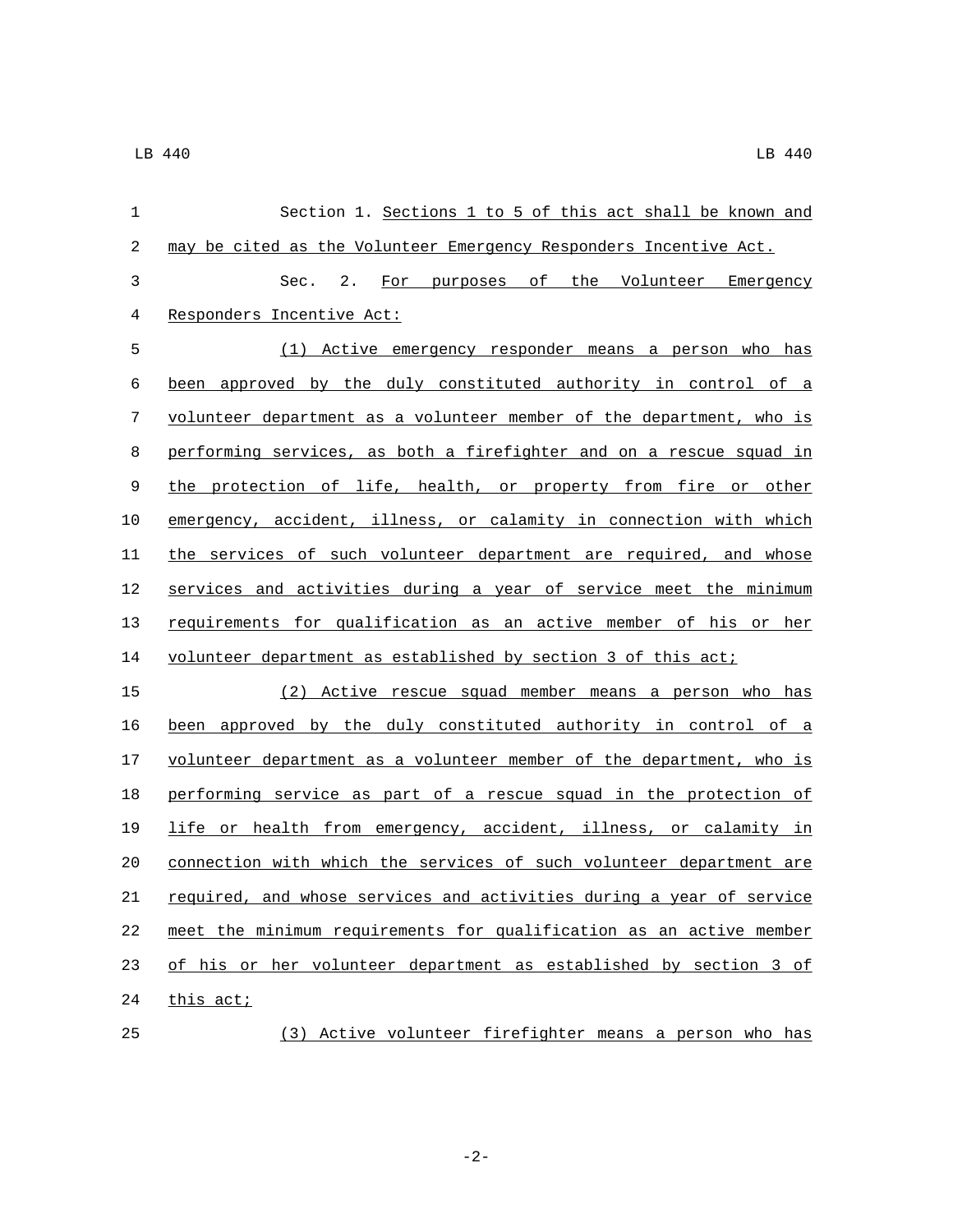| 1                | been approved by the duly constituted authority in control of a      |
|------------------|----------------------------------------------------------------------|
| 2                | volunteer department as a volunteer member of the department, who is |
| 3                | performing service as a firefighter in the protection of life or     |
| 4                | property from fire or other emergency, accident, or calamity in      |
| 5                | connection with which the services of such volunteer department are  |
| 6                | required, and whose services and activities during a year of service |
| $\boldsymbol{7}$ | meet the minimum requirements for qualification as an active member  |
| 8                | of his or her volunteer department as established by section 3 of    |
| 9                | this act;                                                            |
| 10               | (4) Standard criteria for qualified active service means             |
| 11               | the minimum annual service requirements for the qualification of a   |
| 12               | volunteer member of a volunteer department as an active emergency    |
| 13               | responder, active rescue squad member, or active volunteer           |
| 14               | firefighter so as to allow such person a refundable credit to be     |
| 15               | applied against his or her income tax liability; and                 |
| 16               | (5) Volunteer department means any volunteer fire                    |
| 17               | department, any volunteer first-aid, rescue, ambulance, or emergency |
| 18               | squad, or any volunteer fire company, association, or organization   |
| 19               | serving any city, village, or rural or suburban fire protection      |
| 20               | district by providing fire protection or emergency response services |
| 21               | for the purpose of protecting human life, health, or property.       |
| 22               | Sec. 3. (1) The standard criteria for qualified active               |
| 23               | service shall be based on a total of one hundred possible points per |
| 24               | year. A person must accumulate at least fifty points out of the      |
| 25               | possible one hundred points during a year of service in order to     |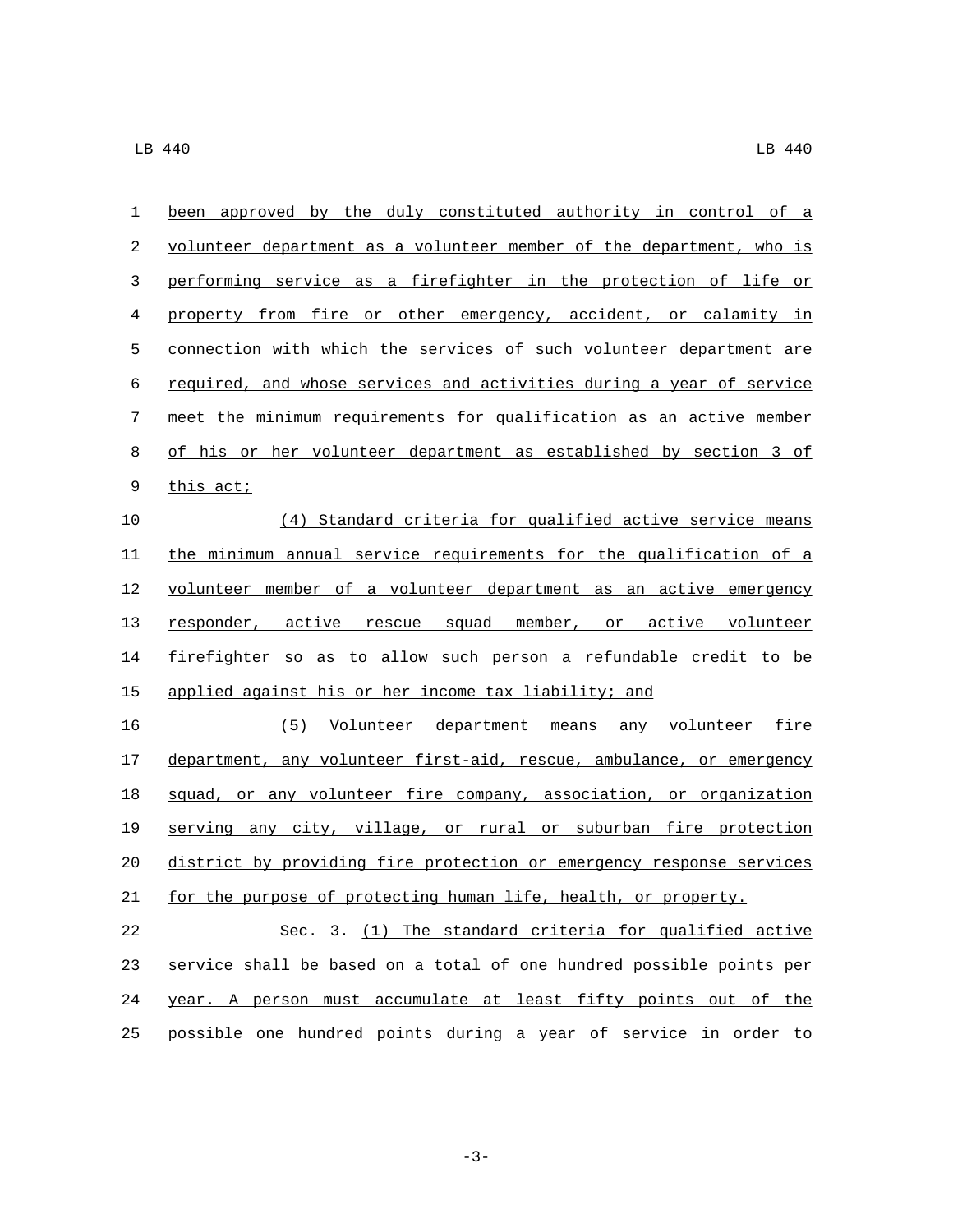| 1  | qualify as an active emergency responder, active rescue squad member, |
|----|-----------------------------------------------------------------------|
| 2  | or active volunteer firefighter. Points shall be awarded as provided  |
| 3  | in this section.                                                      |
| 4  | (2) A fixed amount of twenty-five points shall be awarded             |
| 5  | to a person for responding to ten percent of the emergency response   |
| 6  | calls which are (a) dispatched from his or her assigned station or    |
| 7  | company during a year of service and (b) relevant to the appropriate  |
| 8  | duty category of the person. An emergency response call means any     |
| 9  | dispatch involving an emergency activity that an emergency responder, |
| 10 | rescue squad member, or volunteer firefighter is directed to do by    |
| 11 | the chief of the fire department, the chief of the ambulance service, |
| 12 | or the person authorized to act for the chief. No points shall be     |
| 13 | awarded for responding to less than ten percent of the emergency      |
| 14 | response calls.                                                       |
| 15 | (3) For participation in training courses, a maximum                  |
| 16 | total of not more than twenty-five points may be awarded on the       |
| 17 | following basis:                                                      |
| 18 | (a) For courses under twenty hours duration, one point                |
| 19 | shall be awarded per two hours in the course, with a maximum of five  |
| 20 | points awarded per course;                                            |
| 21 | (b) For courses of twenty hours but less than forty-one               |
| 22 | hours duration, five points shall be awarded, plus one point awarded  |
| 23 | for each hour after the first twenty hours in the course, with a      |
| 24 | maximum of ten points awarded per course; and                         |
|    |                                                                       |

(c) For courses over forty hours duration, fifteen points

-4-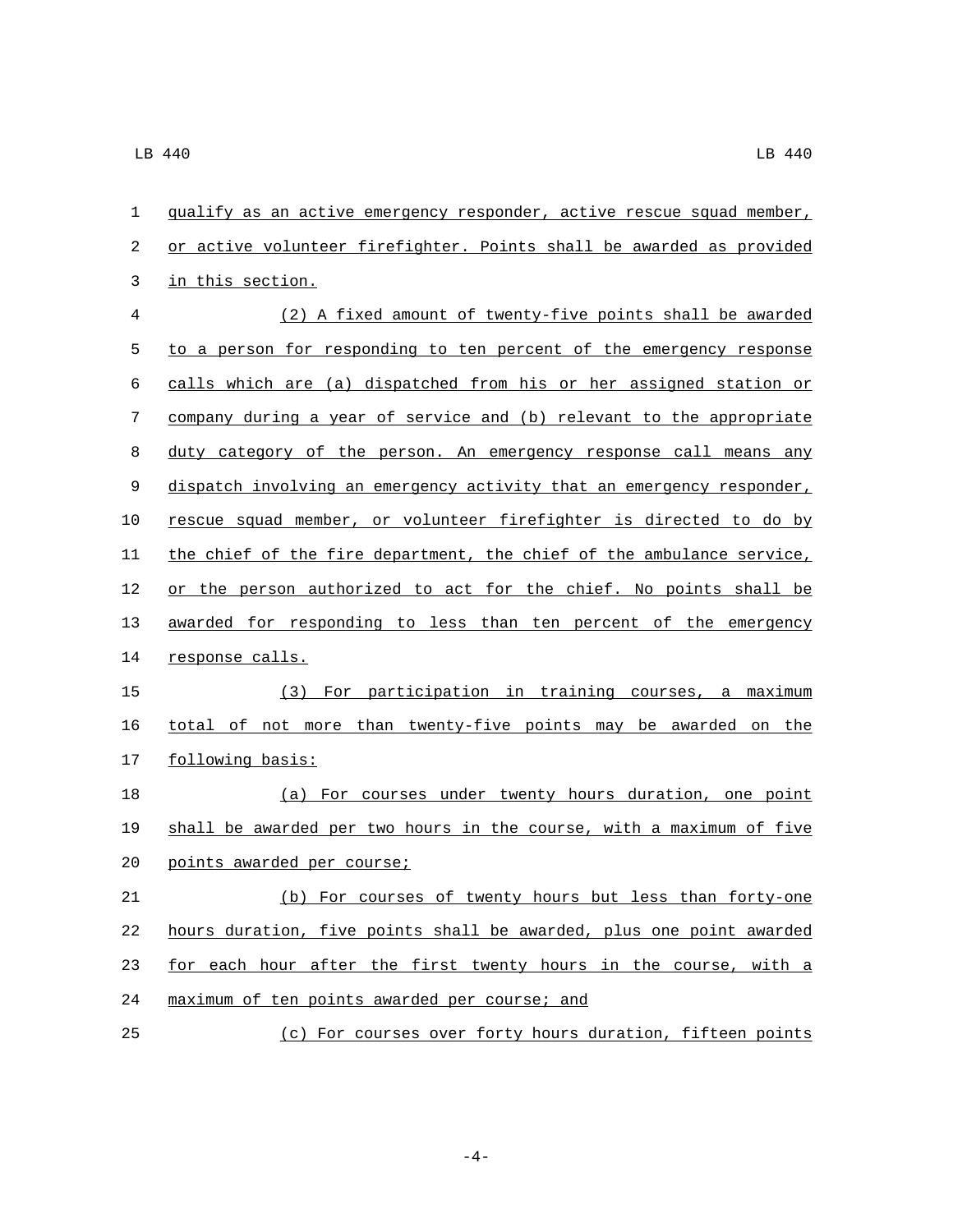| $\overline{2}$ | (4)<br>For participation in drills, one point shall be                |
|----------------|-----------------------------------------------------------------------|
| 3              | awarded per drill, with a maximum total of twenty points. Each drill  |
| 4              | shall last at least two hours. Drills means regular monthly drills    |
| 5              | used for instructional and educational purposes, as well as mock      |
| 6              | emergency response exercises to evaluate the efficiency or            |
| 7              | performance by the personnel of a volunteer department.               |
| 8              | For attendance at an official meeting of the<br>(5)                   |
| 9              | volunteer department or mutual aid organization, one point shall be   |
| 10             | awarded per meeting, with a maximum total of not more than ten        |
| 11             | points.                                                               |
| 12             | (6) A fixed award of ten points shall be awarded for                  |
| 13             | completion of a term in one of the following elected or appointed     |
| 14             | positions: (a) An elected or appointed position defined in the        |
| 15             | volunteer department's constitution or bylaws; (b) an elected or      |
| 16             | appointed position of a mutual aid organization; or (c) an elected    |
| 17             | office of the Nebraska State Volunteer Firefighter's Association, the |
| 18             | Nebraska Emergency Medical Service Association, or other organized    |
| 19             | associations dealing with emergency response services in Nebraska.    |
| 20             | (7) For participation in activities of fire prevention                |
| 21             | communicated to the public, at open houses, or at speaking            |
| 22             | engagements on behalf of the volunteer department, presenting fire or |
| 23             | rescue equipment at a parade or other public event, attendance at the |
| 24             | Nebraska State Volunteer Firefighter's Association annual meeting,    |
| 25             | attendance at the Nebraska Emergency Medical Service Association      |

1 shall be awarded per course.

-5-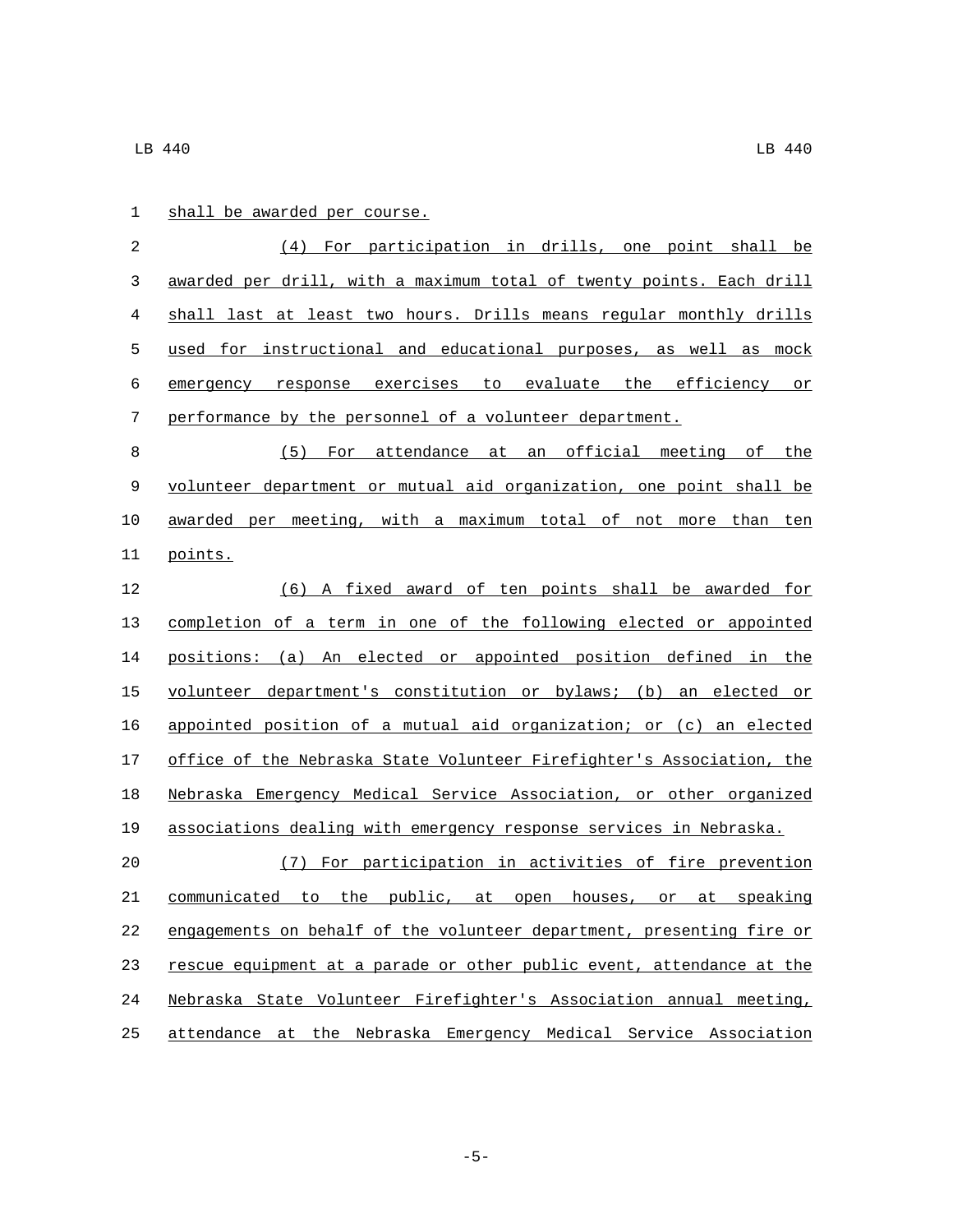| 1  | annual meeting, attendance at a meeting of a governing body of a      |
|----|-----------------------------------------------------------------------|
| 2  | city, village, or rural or suburban fire protection district on       |
| 3  | behalf of the volunteer department, or other activities related to    |
| 4  | emergency services not covered in this subsection, one point shall be |
| 5  | awarded per activity, but no more than one point shall be awarded per |
| 6  | day, with a maximum total of not more than ten points.                |
| 7  | (8) Activities which may qualify a person to receive                  |
| 8  | points in more than one of the categories described in subsections    |
| 9  | (2) through (7) of this section shall only be credited in one         |
| 10 | category.                                                             |
| 11 | Sec. 4. (1) Each volunteer department serving a city,                 |
| 12 | village, or rural or suburban fire protection district shall          |
| 13 | designate one member of the department to serve as the certification  |
| 14 | administrator. The designation of such individual as the              |
| 15 | certification administrator shall be confirmed and approved by the    |
| 16 | governing body of such city, village, or rural or suburban fire       |
| 17 | protection district. The certification administrator shall keep and   |
| 18 | maintain records on the activities of all volunteer members and award |
| 19 | points for such activities based upon the standard criteria for       |
| 20 | qualified active service.                                             |
| 21 | (2) The certification administrator shall provide each                |
| 22 | volunteer member with notice of the total points he or she has        |
| 23 | accumulated during each six-month period during each year. No later   |
| 24 | than thirty days following the end of each calendar year of service,  |
| 25 | the certification administrator shall forward to the governing body   |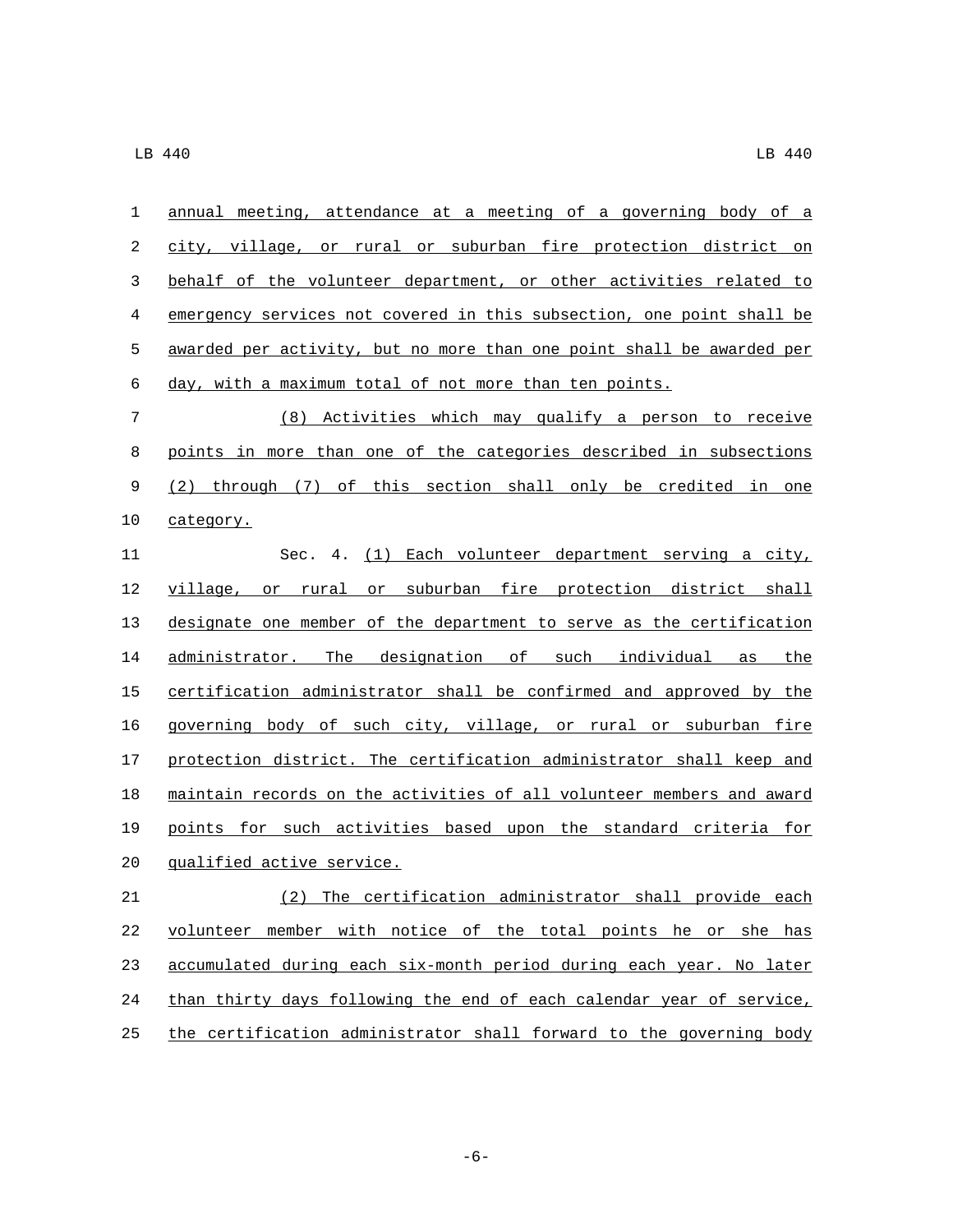| 1  | of the city, village, or rural or suburban fire protection district a       |
|----|-----------------------------------------------------------------------------|
| 2  | written report specifying the name of each volunteer member of the          |
| 3  | volunteer department, the number of points accumulated by each              |
| 4  | volunteer during the year of service, and the names of those                |
| 5  | volunteers who have qualified as active emergency responders, active        |
| 6  | rescue squad members, or active volunteer firefighters. At the time         |
| 7  | of the filing of the report, the certification administrator shall          |
| 8  | inform each volunteer member of the department whose name does not          |
| 9  | appear on the list of qualified volunteers of such fact in writing by       |
| 10 | mailing the same by first-class United States mail, postage prepaid,        |
| 11 | to the last-known address of such volunteer member.                         |
| 12 | (3) The governing body of the city, village, or rural or                    |
| 13 | suburban fire protection district shall approve and certify the list        |
| 14 | of those volunteers who have qualified as active emergency                  |
| 15 | responders, active rescue squad members, or active volunteer                |
| 16 | firefighters by February 10 of the following calendar year.                 |
| 17 | Sec. 5. Each city, village, or rural or suburban fire                       |
| 18 | protection district shall file with the Department of Revenue a             |
| 19 | certified list of those volunteers who have qualified as active             |
| 20 | emergency responders, active rescue squad<br>members, or<br>active          |
| 21 | volunteer firefighters for the immediately preceding calendar year of       |
| 22 | service no later than February 15.                                          |
| 23 | Sec. 6. Section 77-2715.07, Revised Statutes Cumulative                     |
| 24 | Supplement, 2012, is amended to read:                                       |
| 25 | $77 - 2715.07$<br>(1)<br>There<br>shall<br>allowed<br>qualified<br>be<br>to |

-7-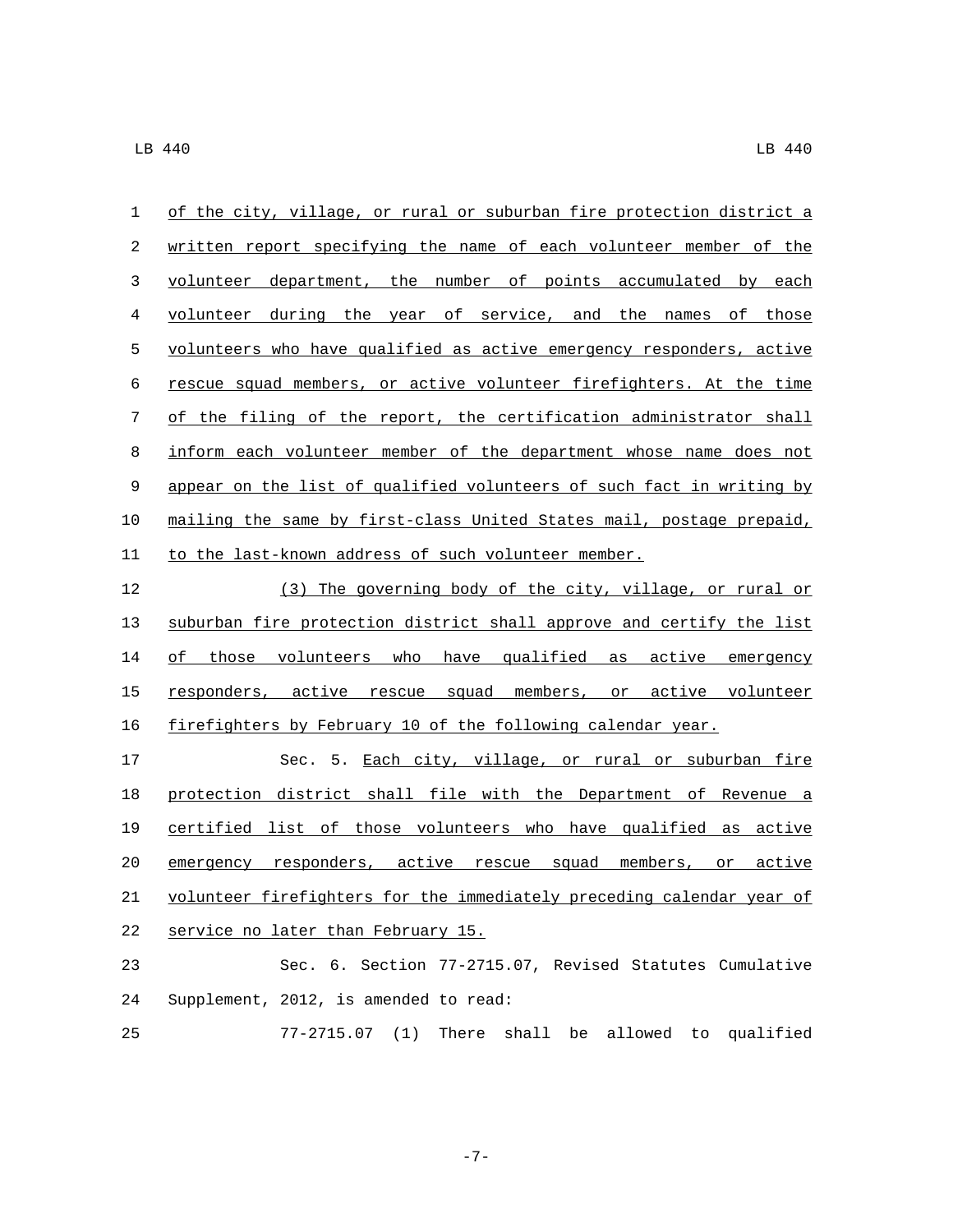resident individuals as a nonrefundable credit against the income tax 2 imposed by the Nebraska Revenue Act of 1967:

 (a) A credit equal to the federal credit allowed under 4 section 22 of the Internal Revenue Code; and

 (b) A credit for taxes paid to another state as provided in section 77-2730.6

 (2) There shall be allowed to qualified resident individuals against the income tax imposed by the Nebraska Revenue 9 Act of 1967:

 (a) For returns filed reporting federal adjusted gross incomes of greater than twenty-nine thousand dollars, a nonrefundable credit equal to twenty-five percent of the federal credit allowed under section 21 of the Internal Revenue Code of 1986, as amended;

 (b) For returns filed reporting federal adjusted gross income of twenty-nine thousand dollars or less, a refundable credit equal to a percentage of the federal credit allowable under section 21 of the Internal Revenue Code of 1986, as amended, whether or not the federal credit was limited by the federal tax liability. The percentage of the federal credit shall be one hundred percent for incomes not greater than twenty-two thousand dollars, and the percentage shall be reduced by ten percent for each one thousand dollars, or fraction thereof, by which the reported federal adjusted 23 gross income exceeds twenty-two thousand dollars;

 (c) A refundable credit as provided in section 77-5209.01 for individuals who qualify for an income tax credit as a qualified

-8-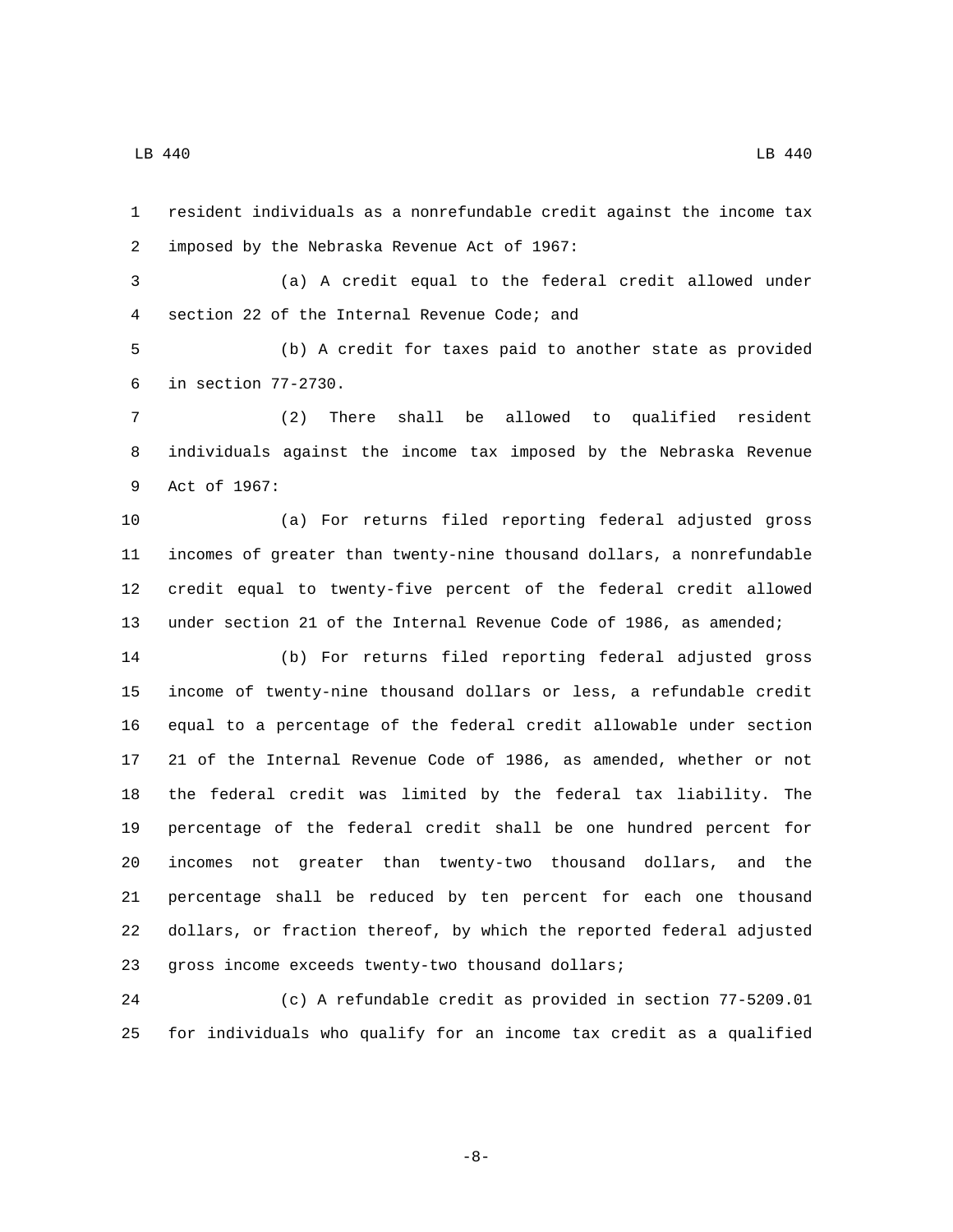beginning farmer or livestock producer under the Beginning Farmer Tax Credit Act for all taxable years beginning or deemed to begin on or after January 1, 2006, under the Internal Revenue Code of 1986, as 4 amended;

 (d) A refundable credit for individuals who qualify for an income tax credit under the Angel Investment Tax Credit Act, the Nebraska Advantage Microenterprise Tax Credit Act, or the Nebraska 8 Advantage Research and Development Act; and

 (e) A refundable credit equal to ten percent of the federal credit allowed under section 32 of the Internal Revenue Code 11 of 1986, as amended $\frac{i}{1}$  and  $\frac{1}{1}$ 

 (f) For taxable years beginning on or after January 1, 2014, under the Internal Revenue Code of 1986, as amended, a 14 refundable credit of five hundred dollars for the tax year for which 15 an individual qualifies as an active emergency responder, active rescue squad member, or active volunteer firefighter under the 17 Volunteer Emergency Responders Incentive Act.

 (3) There shall be allowed to all individuals as a nonrefundable credit against the income tax imposed by the Nebraska 20 Revenue Act of 1967:

 (a) A credit for personal exemptions allowed under 22 section 77-2716.01;

 (b) A credit for contributions to certified community betterment programs as provided in the Community Development Assistance Act. Each partner, each shareholder of an electing

-9-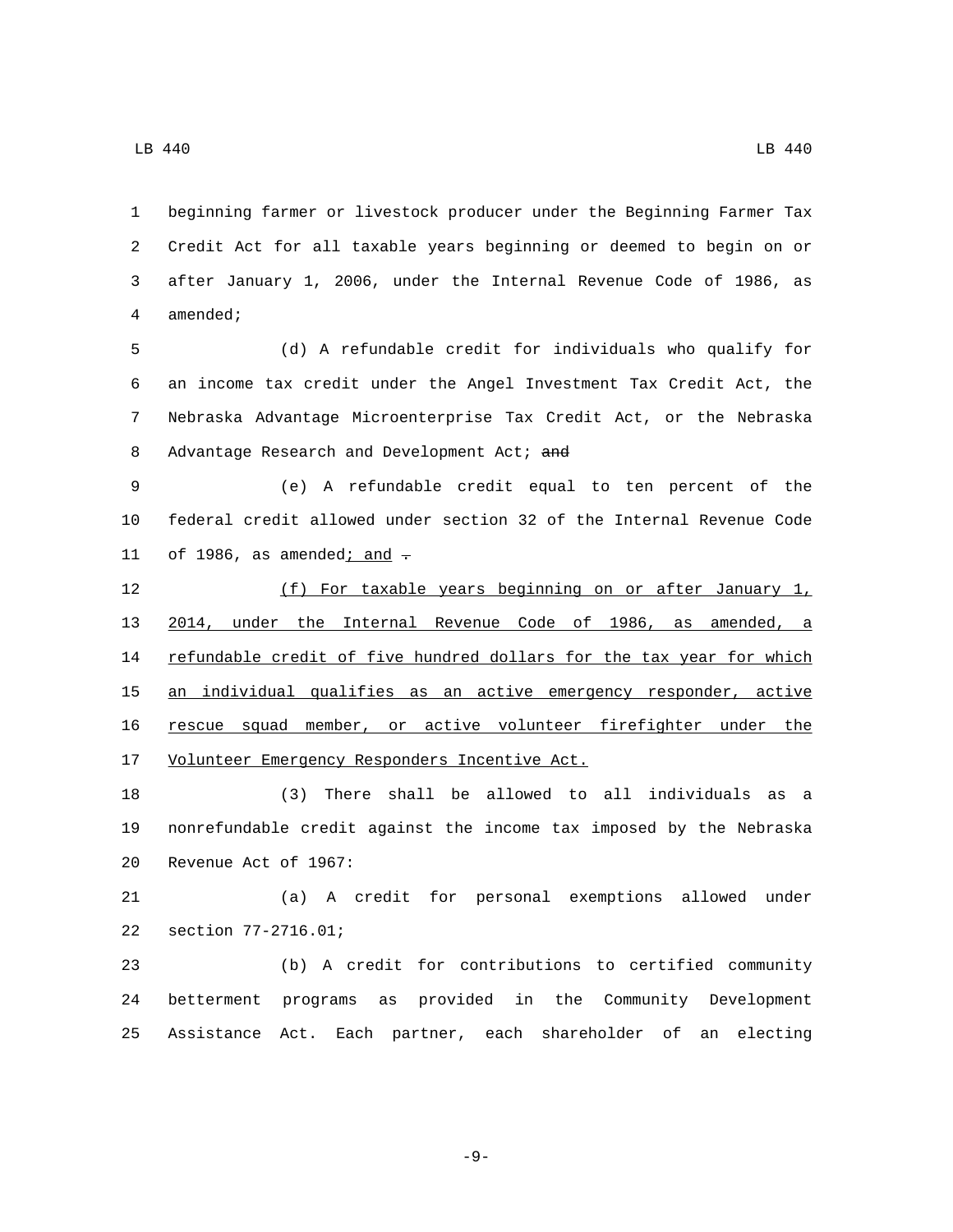LB 440 LB 440

 subchapter S corporation, each beneficiary of an estate or trust, or each member of a limited liability company shall report his or her share of the credit in the same manner and proportion as he or she reports the partnership, subchapter S corporation, estate, trust, or 5 limited liability company income; (c) A credit for investment in a biodiesel facility as 7 provided in section 77-27,236; and (d) A credit as provided in the New Markets Job Growth 9 Investment Act. (4) There shall be allowed as a credit against the income 11 tax imposed by the Nebraska Revenue Act of 1967: (a) A credit to all resident estates and trusts for taxes paid to another state as provided in section 77-2730; (b) A credit to all estates and trusts for contributions to certified community betterment programs as provided in the 16 Community Development Assistance Act; and (c) A refundable credit for individuals who qualify for an income tax credit as an owner of agricultural assets under the Beginning Farmer Tax Credit Act for all taxable years beginning or deemed to begin on or after January 1, 2009, under the Internal Revenue Code of 1986, as amended. The credit allowed for each partner, shareholder, member, or beneficiary of a partnership, corporation, limited liability company, or estate or trust qualifying

 $-10-$ 

for an income tax credit as an owner of agricultural assets under the

Beginning Farmer Tax Credit Act shall be equal to the partner's,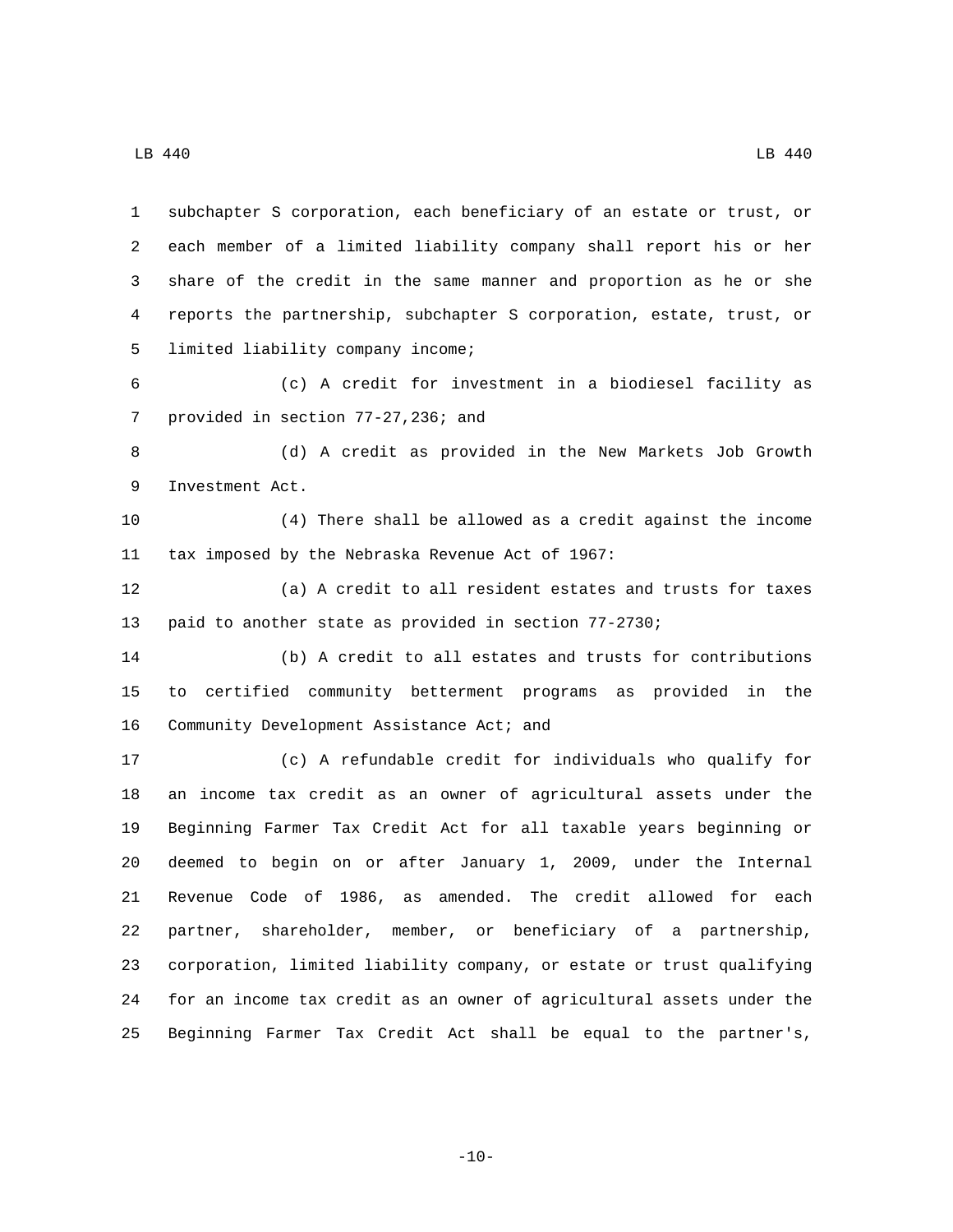shareholder's, member's, or beneficiary's portion of the amount of

 tax credit distributed pursuant to subsection (4) of section 77-5211. (5)(a) For all taxable years beginning on or after January 1, 2007, and before January 1, 2009, under the Internal Revenue Code of 1986, as amended, there shall be allowed to each partner, shareholder, member, or beneficiary of a partnership, subchapter S corporation, limited liability company, or estate or trust a nonrefundable credit against the income tax imposed by the Nebraska Revenue Act of 1967 equal to fifty percent of the partner's, shareholder's, member's, or beneficiary's portion of the amount of franchise tax paid to the state under sections 77-3801 to 77-3807 by 12 a financial institution.

 (b) For all taxable years beginning on or after January 1, 2009, under the Internal Revenue Code of 1986, as amended, there shall be allowed to each partner, shareholder, member, or beneficiary of a partnership, subchapter S corporation, limited liability company, or estate or trust a nonrefundable credit against the income tax imposed by the Nebraska Revenue Act of 1967 equal to the partner's, shareholder's, member's, or beneficiary's portion of the amount of franchise tax paid to the state under sections 77-3801 to 21 77-3807 by a financial institution.

 (c) Each partner, shareholder, member, or beneficiary shall report his or her share of the credit in the same manner and proportion as he or she reports the partnership, subchapter S corporation, limited liability company, or estate or trust income. If

-11-